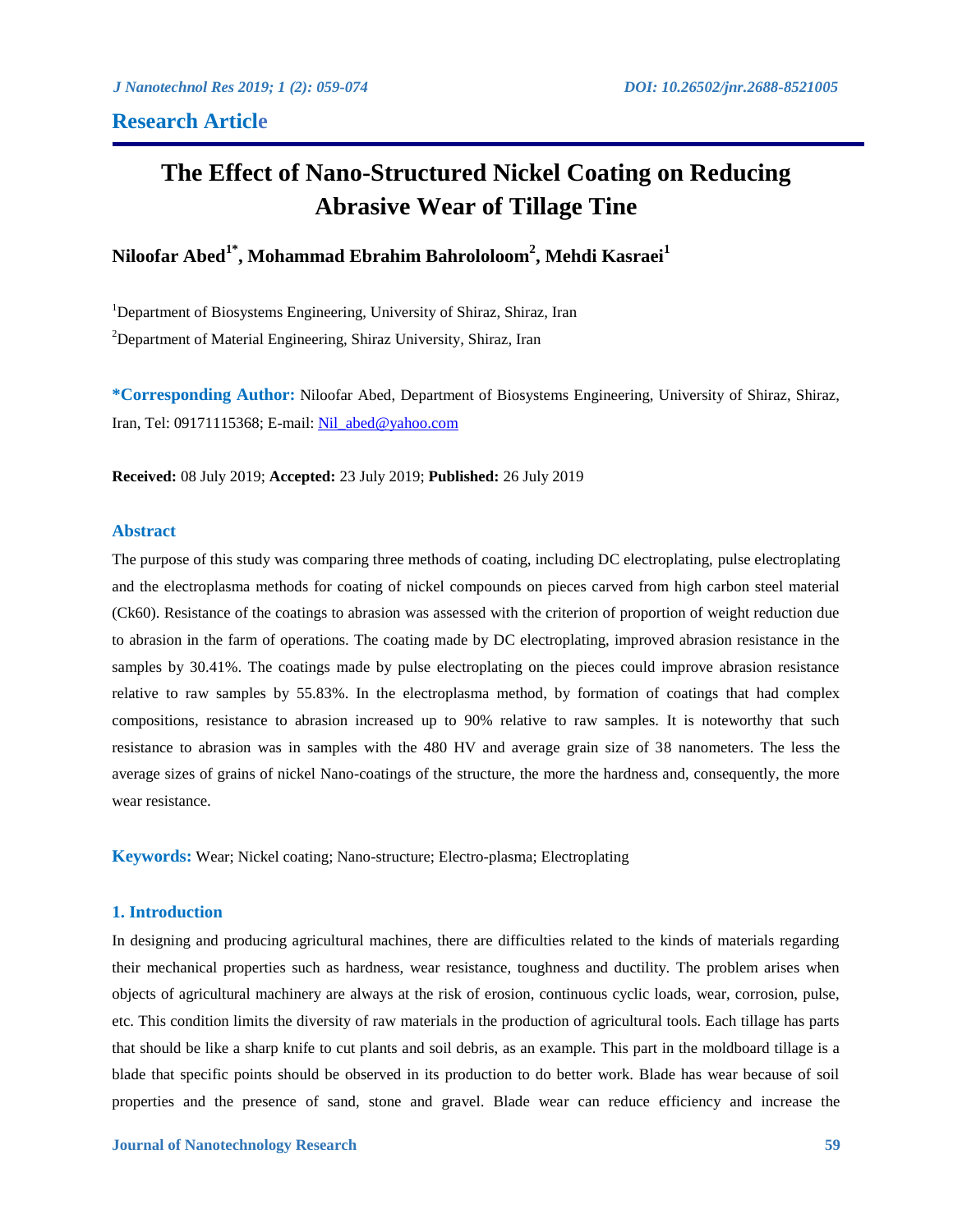consumption of fuel and energy in the tillage operation. To prevent and reduce wear in their manufacture, methods like surface hardening and plating have been used. Tillage tools should be hard and tough and these two features could not be found in steels at the same time. These opposing properties make difficulties in terms of engineering and designing [1].

Wear is the most important limiting factor of life and performance of cutting tools and other tillage tools. The tillage blades are exposed to severe wear because of cutting the soil and separating it from the ground in an intact way compared with other agricultural tools. Wear of tillage tools is a kind of roaring wear. Roaring wear mechanism is created in contact with each other in the presence of hard particles on one or both surfaces. The hard roughness of the surface can also be the cause of this type of wear [2]. The wear depends on many parameters such as geometry, strength and surface properties. Water can be an important factor in this regard. Increased humidity can increase the wear resistance of the nanostructured materials [3].

Hardness and wear resistance are two important properties of objects that are used in a wear environment. By definition, hardness of a material and its resistance to plastic deformation is localized and has a direct relationship with wear resistance. Nickel electroplating is based on using a nickel anode and applying a direct current to the anode and cathode in an aqueous environment containing nickel ions. Passing a direct current causes anode electrode dissolution in the electrolyte and nickel is coated on the cathode. It has been proved that stiffness can be increased by fine grain size materials, without reducing the flexibility of the material. In nickel nanostructured coatings which have an average grain size of about 100 nm and produced by electroplating method, wear resistance is about 100 to 170 times than nickel coatings with the average grain size of about 100 micrometers. The coefficient of friction of these coatings is about 40 to 50 percent less than conventional nickel coatings [4].

Size and shape of grains in a coating have large effects on the mechanical properties such as hardness. The smaller the grain size of a coating, the friction coefficient will be less. These differences are due to the changing in wear mechanism by changes in the grains size. Wear resistance of a conventional nickel coating is low. However, nickel nanostructured coatings have high resistance against wear. There is a relationship between the shape, grain size of coating and mechanical and physical properties of coating with the conditions of plating that awareness of this relationship makes nano-nickel coating replacement with chromium coating affordable [5].

Pulse plating is a simple, inexpensive and new method to produce a nanostructured electrodeposited coating. The differences between these methods and conventional electroplating is on how to apply current. A direct current is applied continuously and uniformly in electroplating, but the current is applied in the form of pulses in plating. In 1979, Moore [6] investigated the roaring wear resistance on the surface coatings and finally found several results:

- I. The wear rate achieved in a particular soil, may differ from the wear rates of soils with different amounts of stones and different physical properties.
- II. The resistance against roaring wear depends on the properties and microstructure of materials such as size,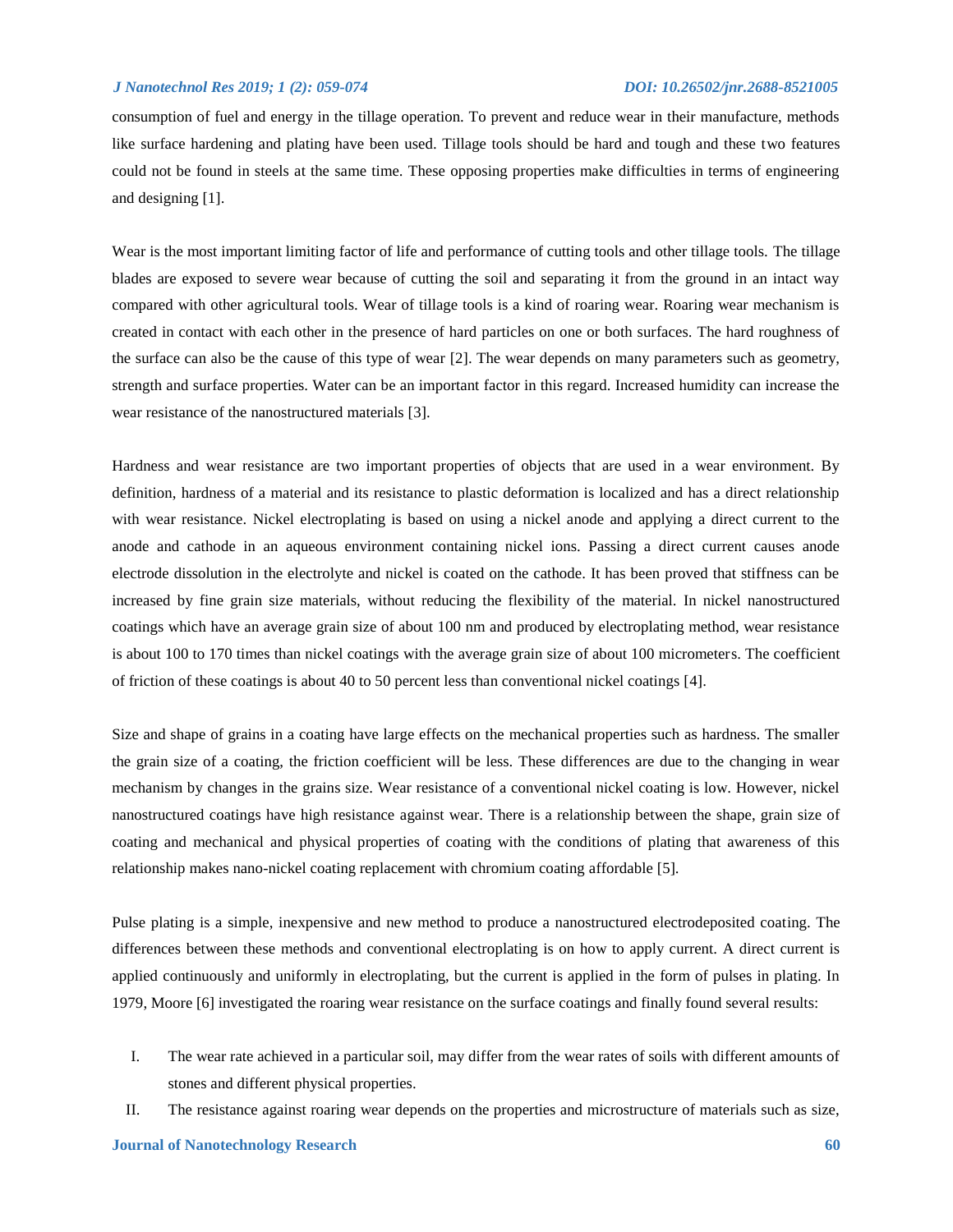hardness, amount of carbon and chemical composition.

III. The resistance against roaring wear on the coated surface may be influenced by coating techniques [6].

Owsiak [7] compared four steal samples in terms of wear rate in the agricultural soils and found that the effects of roaring wear significantly reduce by increasing the amount of carbon in steel and decreasing the length of the blade has a linear relationship with mileage, wear the sharp edges of the blade has a linear relationship with mileage, and wear the sharp edge of blade depends on the mileage, distance from the tip of the blade and soil type. Yilmaz [8] studied the relationship between abrasive wear and erosive wear and AISI 1050 steel surface hardening methods. Conclusion of this experiment was as follows:

- 1) When the layers of ceramic like surface was brittle on the surface of the sample and when the sample was exposed to abrasive wear, because of the contact of particles with each other, tiny cracks have been created on it, which would increase the amount of wear. This has been observed on the samples under the thermochemical treatment, such as denitrification.
- 2) Composite coatings often increased wear resistance. In the case of flame spraying process loss of weight has been reported about 59 and 61 percent, respectively. Also, wear resistance increased about 36/3 percent by adding about 35 percent of powder coating on the objects in the same way. This study examined and compared the effect of nickel nano-structured coatings on reducing wear blade tillage by DC, pulse and electro plasma plating.

# **2. Materials and Methods**

# **2.1 Sample preparation**

To prepare samples for wear testing, initially raw materials were used as Circular wires with 53 mm thickness of steel Ck-60 after quanto meter analysis (Table 1). The size and shape of samples were disk as shown in Figure 1.



**Figure 1:** Dimensions of the sample, Side view, Top view.

A crown was used to install the samples for rotating the blade (Figure 2). The crown was used to prevent a direct welding on samples. Because direct welding on the samples prevent to determine the amount of wear in a weight method.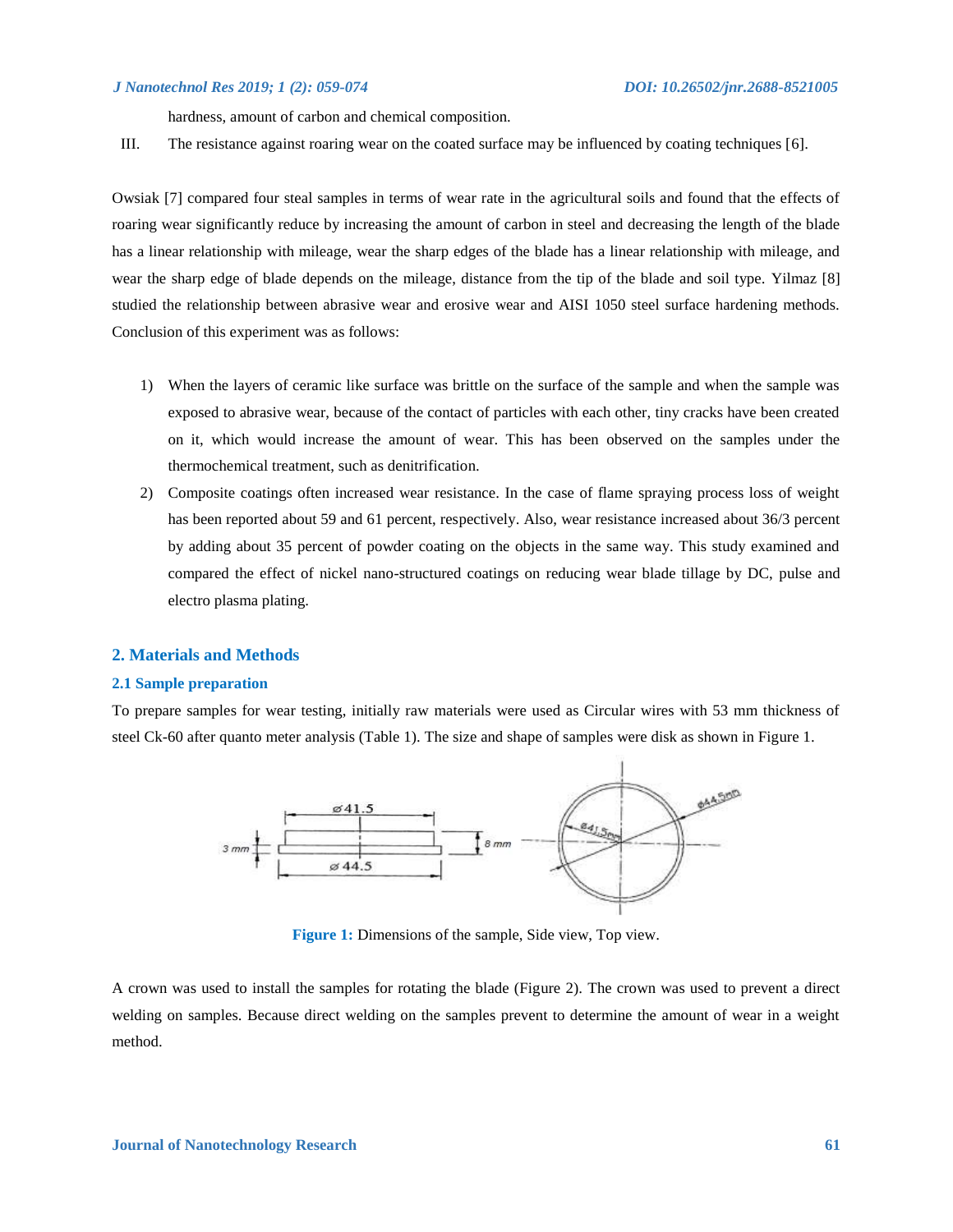

**Figure 2:** Ring dimensions.

| Fc $%$ | C %   | $Si\%$ | $\mathbf{Mn}$ % | $P\%$  | $S\%$  | $Cr\%$ | $Mo\%$ | $Ni\%$ | $V_{\infty}$ | $\mathbf{Al} \%$ |
|--------|-------|--------|-----------------|--------|--------|--------|--------|--------|--------------|------------------|
| 98     | 0.582 | 0.282  | 0.595           | 0.0176 | 0.0267 | 0.0543 | 0.0119 | 0.0573 | 0.01         | 0.0095           |
| $Zr\%$ | As %  | Cd%    | Cu%             | $Nb\%$ | Ti%    | W %    | $Pb\%$ | $Sn\%$ | $B\%$        | $Ca\%$           |
| 0.013  | 0.01  | 0.016  | 0.033           | 0.0374 | 0.0055 | 0.0150 | 0.020  | 0.0068 | 0.001        | 0.0005           |

**Table 1:** The quantometry analysis for samples.

Samples were tested in the form of 8 treatments and repeated twice in the presence of the control sample as follows.

- **Treatment number one: DC nickel solution plating (A) containing 5 grams per liter of saccharin**
- **Treatment number two: Solution A containing 10 grams per liter of saccharin**
- Treatment number three: Solution A containing 5 grams per liter saccharin + calcium carbonate
- Treatment number four: solution A containing 10 grams per liter saccharin + calcium carbonate
- Treatment number five: solution A containing 5 grams per liter saccharin  $+$  silica
- Treatment number six: solution A containing 10 grams per liter saccharin  $+$  silica
- Treatment number seven: nickel pulsatile solution plating containing 10 grams per liter of saccharin
- For pulse plating, treatment number eight: coating by electroplasma
- Treatment number nine: after cutting pieces without any sample coating operations were prepared to compare with other samples.

Treatments one to six were plated using DC method and the seventh treatment was plated using pulse currents. Thus, a total of 16 coated samples were tested with an uncoated control sample. Selecting treatments were performed significantly considering two levels of saccharin: 5 grams per liter and 10 grams per liter in the watts bath [5]. Samples were polished with 600, 1200 and 2000 sandpaper respectively, and finally with alumina powder. Until, relatively smooth and glossy surface was obtained. After polishing, the samples were coated by DC current plating and pulse plating method (square wave DC current) and a number of electroplasma methods.

### **2.2 DC plating method**

The apparatus for nickel electroplating is shown in Figure 3. The bath composition and electrode position conditions are shown in Table 2.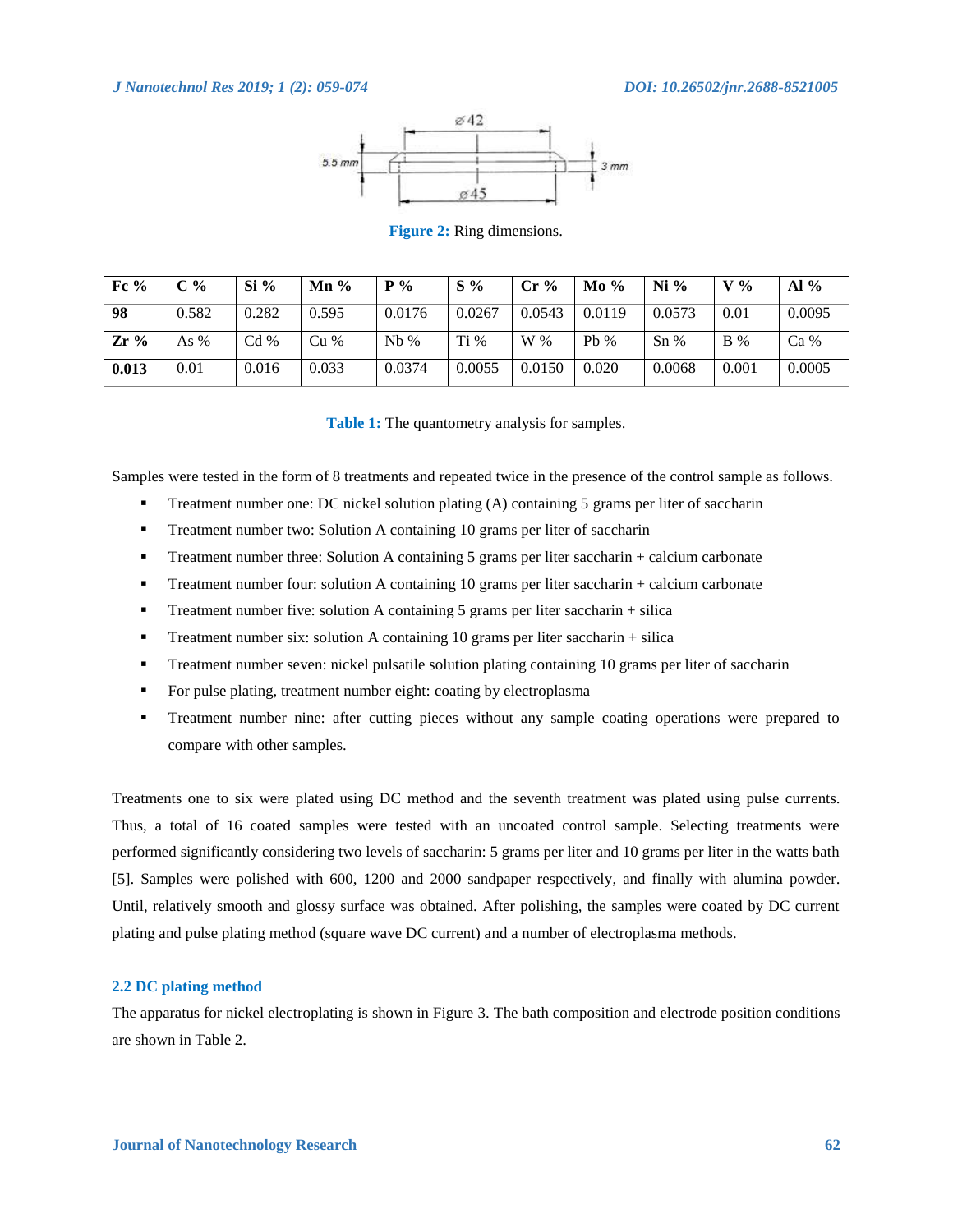

**Figure 3:** Apparatus for DC plating.

Samples coated from the bath with the composition of Table 2, coating treatments 2 and 1were formed in the presence of 0.5 and 1% saccharin, respectively, treatments 3 and 4 were coated by adding calcium carbonate from beach sand, treatments 5 and 6 were coated by adding silica in the sand of desert.

| Bathroom contents     | Value                    |
|-----------------------|--------------------------|
| NiSO <sub>4</sub>     | $300 \, gl^{-1}$         |
| NiCl <sub>2</sub>     | $45 \, gl^{-1}$          |
| $H_3BO_3$             | $45 gl^{-1}$             |
| Saccharin             | $5,10 \, gl^{-1}$        |
| Peak flow density     | $3,12$ Acm <sup>-2</sup> |
| Bath temperature      | $60^{\circ}$ C           |
| Total suspension time | 25, 80 min               |
| pH                    | $3 - 3.5$                |
| Anode                 | Nickel or Graphite       |

**Table 2:** The bath composition and conditions for DC electroplating.

# **2.3 Pulse plating method**

The placement of the sample in a solution was similar to the previous method as shown in Figure 3. The only difference was the source of pulse supply. A computer with special programming and connection-oriented network were used. A special computer program provided the possibility of on and off times of the current with a square wave. Samples were coated by pulse plating according to Table 3.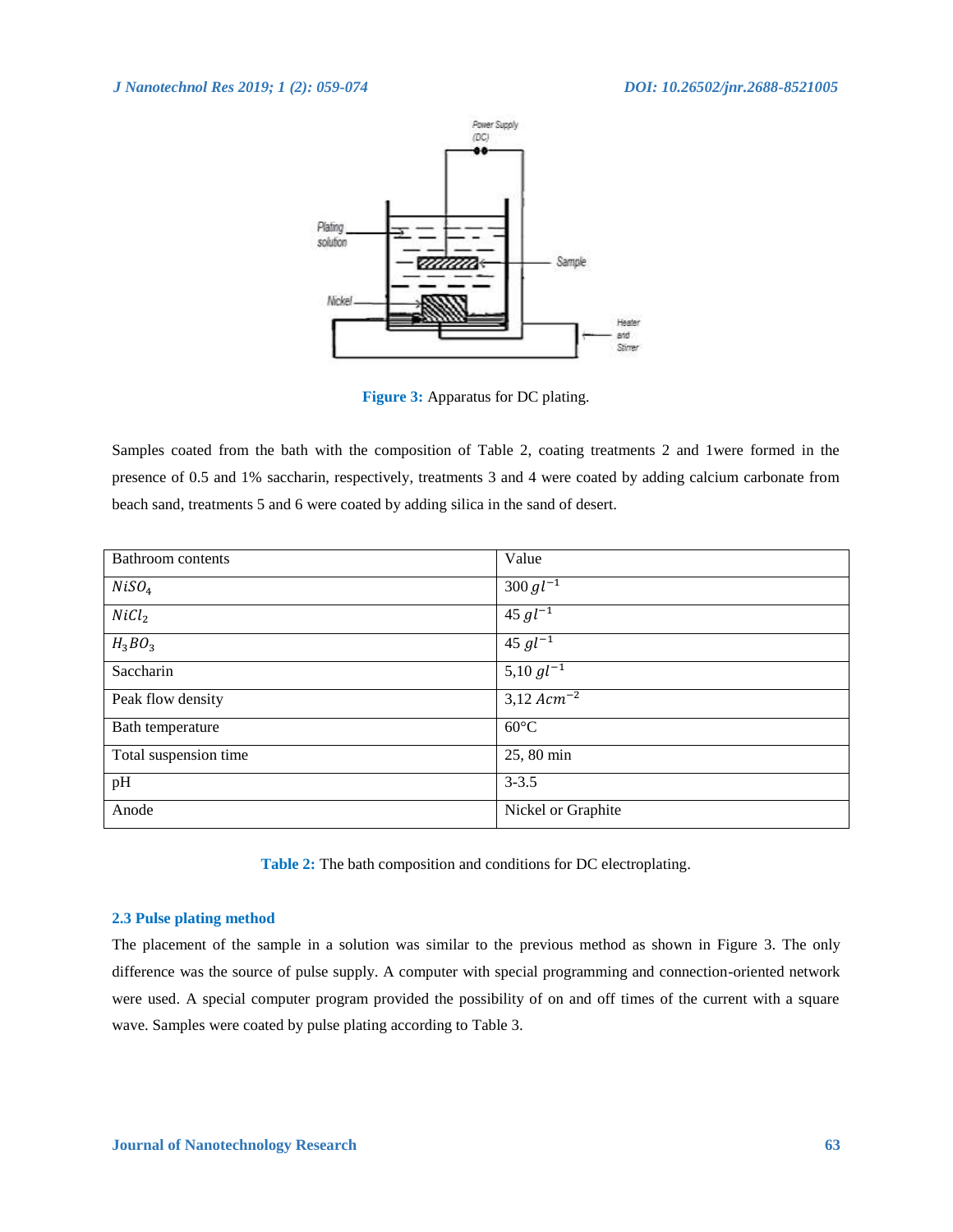| <b>Bathroom</b> contents              | <b>Value</b>                     |
|---------------------------------------|----------------------------------|
| NiSO <sub>4</sub> , 6H <sub>2</sub> O | $300 \text{ g}l^{-1}$            |
| NiCl <sub>2</sub>                     | $\overline{45}$ gl <sup>-1</sup> |
| $H_3BO_2$                             | $45$ $gl^{-1}$                   |
| Saccharin                             | $5.10$ gl <sup>-1</sup>          |
| Peak flow Density                     | $0.35$ ACm <sup>-1</sup>         |
| $\mathfrak{t}_{\text{on}}$            | $2.5,5$ ms                       |
| $\mathfrak{t}_{\text{of}}$            | $2.5,5$ ms                       |
| Bath temperature                      | $60^{\circ}$ C                   |
| Total suspension time                 | 10,105 min                       |
| PH                                    | $3 - 3.5$                        |
| Anode                                 | Nickle                           |

### **Table 3:** Pulse plating conditions.

Saccharin is necessary to use in order to determine the optimum conditions for the production of nanostructured nickel coatings as small as possible. In this study, different concentrations of saccharin and current densities were used. A low time interval (2.5 ms) of current application  $(t_{on})$  for high current density [2 A/cm<sup>2</sup>] and A higher time interval of current application (5 ms) for low current densities  $(0/3 \text{ A/cm}^2)$  were used. The opposite of above situation could be true for lack of applying current  $(t_{off})$ . During the plating in every 30 minutes, bath PH was controlled. If necessary, by adding 10 percent sulfuric acid solution was returned to the original range.

Since the bursting of bubbles of revived hydrogen on the cathode surface, cavities were formed on the surface of the coated sample. To avoid this problem, SNAP compound with the concentration of 0.15 was used in the bath. This combination causes the hydrogen bubbles bath to be separated with a mild stirring of the cathode during plating [5]. According to the size and type of sample, the best conditions of on and off of current was 5 ms and 95 ms, in about 105 minutes, the bath contained 10 g.  $e^{-1}$  saccarine. For this reason, coated samples were excluded from the comparison with other treatments in terms of current and change in the concentration of saccharin [9].

### **2.4 Eletro-plasma method**

In this way, a coating was formed on the surface of the objects as a diffusion layer. The source of the supply was two models, the first source of power supply with a maximum current of 100 mA and a voltage of 380 volts that is suitable for coating small objects. The second source of power supply with a maximum current of 100 mA and a voltage of 1000 volts that is for coating large objects.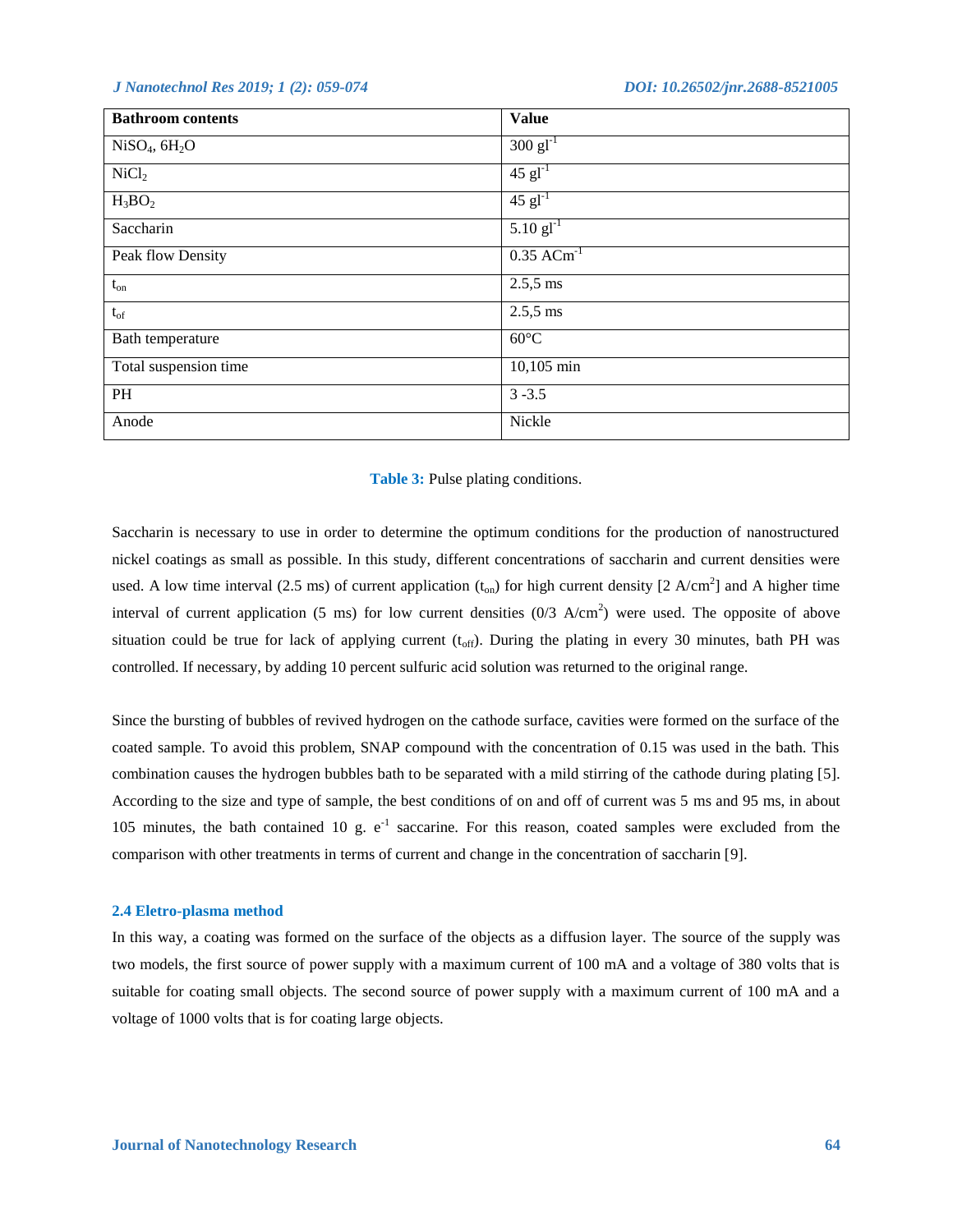|            |           | 2          |           | 3          |            | $\overline{4}$ |           |
|------------|-----------|------------|-----------|------------|------------|----------------|-----------|
| $10$ g/lit | Ammonium  | $10$ g/lit | Ammonium  | $4$ g/lit  | Caustic    | $30$ g/lit     | Ammonium  |
|            | chloride  |            | chloride  |            | Soda       |                | chloride  |
| $2$ g/lit  | Potassium | $4$ g/lit  | Potassium | $45$ g/lit | Nickel     | $820$ g/lit    | Urea      |
|            | chloride  |            | chloride  |            | chloride   |                |           |
| $30$ g/lit | Nickel    | $30$ g/lit | Nickel    | $45$ g/lit | Boric acid | $30$ g/lit     | Sodium    |
|            | nitrate   |            | nitrate   |            |            |                | carbonate |
| 30 mlit    | Glycerin  | 30 mlit    | Glycerin  |            |            | $70$ g/lit     | Distilled |
|            |           |            |           |            |            |                | water     |

### **Table 4:** Electro-plasma compounds.

After coating and assessing hardness, the results obtained in Table 5. The composition 2 was used to coat a surface area of 15.13 square centimeter objects. The conditions of the samples in solution and connecting the anode on an iron plate surrounded the sample can be seen in Figure 8. In the Electro-plasma, between the cathode (sample) and the anode, spark occurs and the solution temperature rises to about 2000°C. A semi-cylindrical anode was used to make a better connection, and to reduce Cathode level and current requirements in circle, samples were put in a Teflon coating. To reduce the possibility of generating current, all the objects of the samples in Teflon coating were coated with lacquer.

| <b>Sample Code</b> | <b>Hardness Value (HV)</b> |
|--------------------|----------------------------|
|                    | 500 to 700                 |
| 2                  | 700 to 830                 |
|                    | 200 to 300                 |
| 4                  | 180 to 250                 |

# **Table 5:** Results of assessing hardness.

### **2.5 Determining the size of grains by XRD method**

Determining the size of grains by XRD method was done by using Bruker D8 advance diffractometer device and analyzing in scan speed of 5  $^0$ /min, and radiation of Cu.Ka. X`Pert software was used to analyze the XRD spectra. The following equation was used to determine the size of grains. The first part represents the micro-lattice strain at the height of segregation and the second object represents the grain size at the width of the diffraction peak.

$$
W_f = 2 \zeta \tan \theta + 0.9 \lambda / D \cos \theta \tag{1}
$$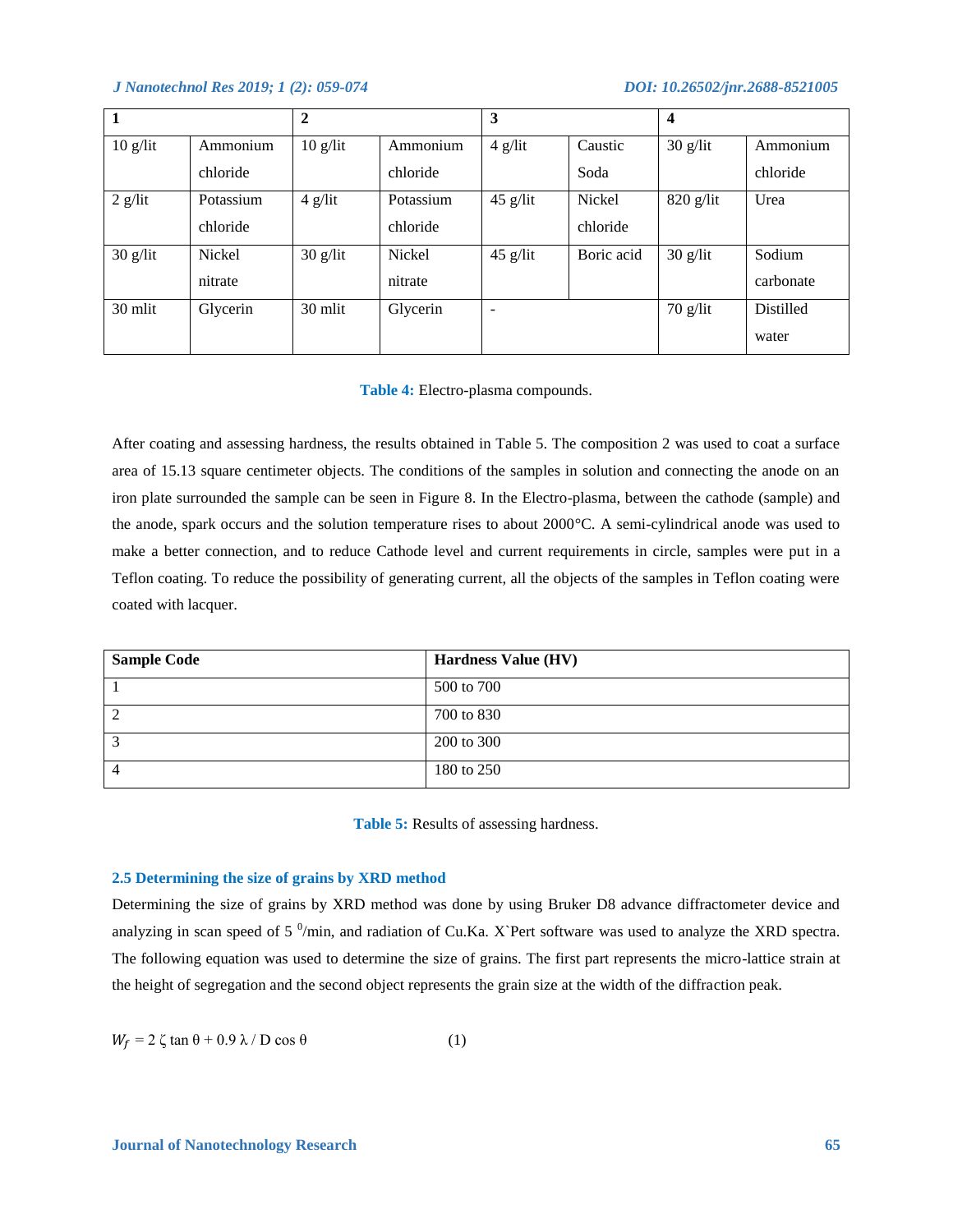In this equation,  $W_f$  is complete width of half maximum equals FWHM,  $\zeta$  equals micro-lattice strain, D equals the average size of grains, λ equals the wavelength of the applied radiation and θ is the returned angle. If the Cos θ is multiplied on both sides of the equation (1), then it can be represented as follows:

$$
W_f \cos \theta = 2 \zeta \sin \theta + 0.9 \lambda / D \tag{2}
$$

By drawing the values of Cosθ Wf based on Sinθ, a straight line can be obtained that its slope is twice the amount of micro-strain and width is equal to a multiple of the average grain size. Samples were installed on the plow blade by electric welding. Since the amount of weight reduction of samples during tillage is the index of wear in this study, as Figure 4 shows a crown on the blades was used to avoid making errors during installing samples till welding points would be done on them and by separating the crown of samples for secondary weighting, do not face with losing or gaining weight arising from the remnants of welding electrodes on the samples.



**Figure 4:** The crown and placement on the sample.

To remove the effects of slope on any blade, the placement of samples have changed as Figure 5. The shapes of L, P, E, S denote the treated samples plated with a DC, pulse and electro-plasma and control methods.



**Figure 5:** Conditions of samples on tillage.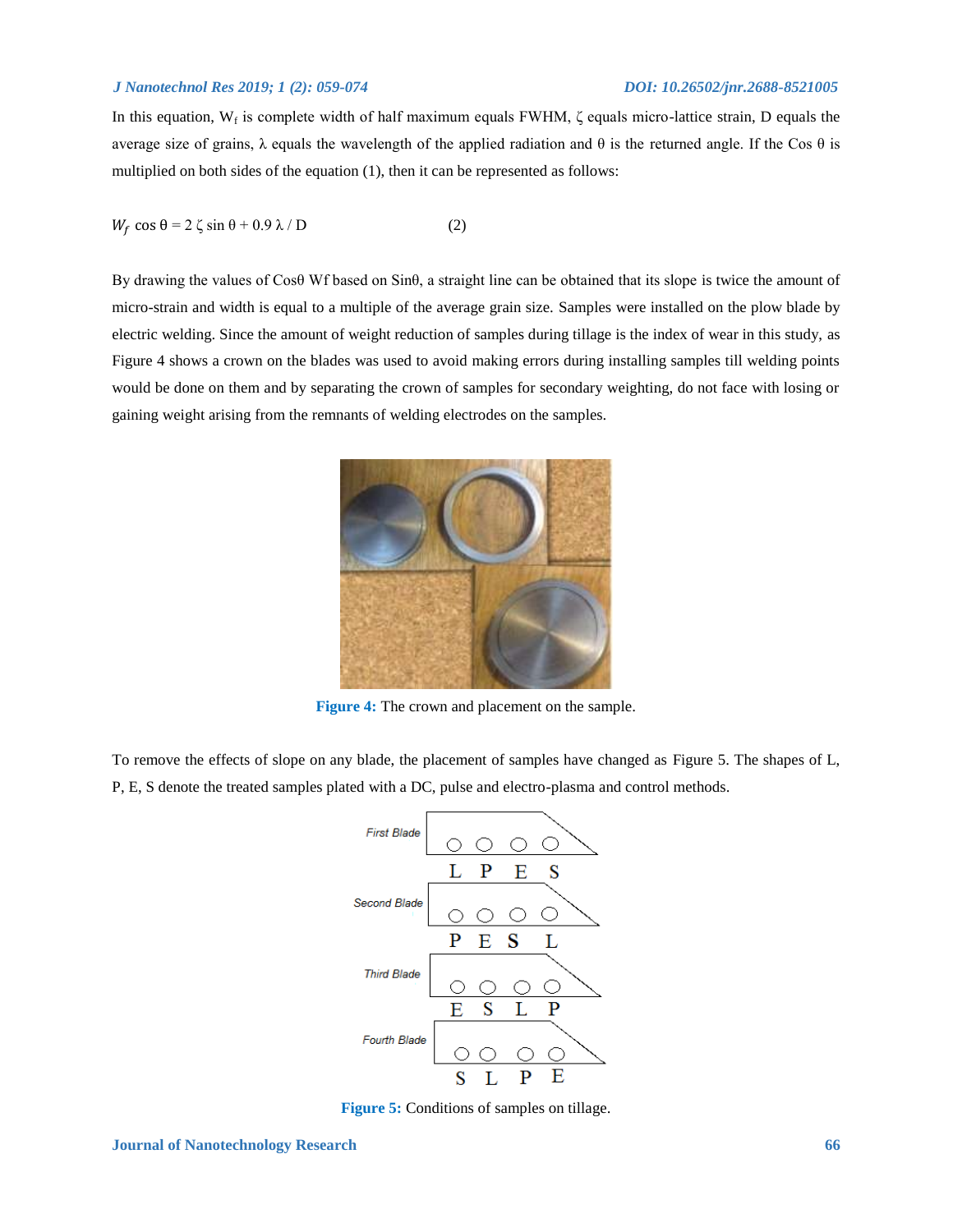A tractor made by Iran Co. Model 399 with a power of 65 hp was used to drag tillage in the field. During tillage, tractor moved in the field at a steady pace of 3 mph, with 3 heavy gears. Fields of Shiraz University located in Badjgah at the latitude of 29 degrees 43 minutes 40 seconds of northern and at the longitude of 52 degrees 35 minutes and 1 second of Eastern and height of 1810 meters above sea level, 16 kilometers distance of north of Shiraz were selected. Quartz is one of the most abrasive materials and the most common mineral in nature. The amount of quartz in the soils of agricultural college have been reported in Table 6 [10].

| Depth (cm) | The amount of quartz |
|------------|----------------------|
| 15 to 50   | 10 to 20             |

**Table 6:** The amount of quartz in soils of Bajgah.

| Moisture content $(\% )$ | Porosity $(\% )$ | Apparent density $(g/cm3)$ |
|--------------------------|------------------|----------------------------|
| 14                       | -46              | 1.43                       |

**Table 7:** Physical Properties of Soils.

# **3. Results and Discussion**

In Table 8, the average hardness of each sample is given in terms of Vickers, show the effect of the indenter on the hardness levels of the samples. Figure 6 shows the treatments hardness average value comparison, according to Vickers by Duncan test.

| Sample code    | <b>Applied force (KgF)</b> | <b>Hardness Value (HV)</b> |
|----------------|----------------------------|----------------------------|
|                | 20                         | 280                        |
| 2              | 20                         | 280                        |
| 3              | 20                         | 280                        |
| $\overline{4}$ | 20                         | 290                        |
| 5              | 20                         | 250                        |
| 6              | 20                         | 250                        |
| $\overline{7}$ | 5                          | 480                        |
| 8              | 5                          | 830                        |
| 9*             | 20                         | 235                        |

\*control sample

**Table 8:** Results of assessing hardness.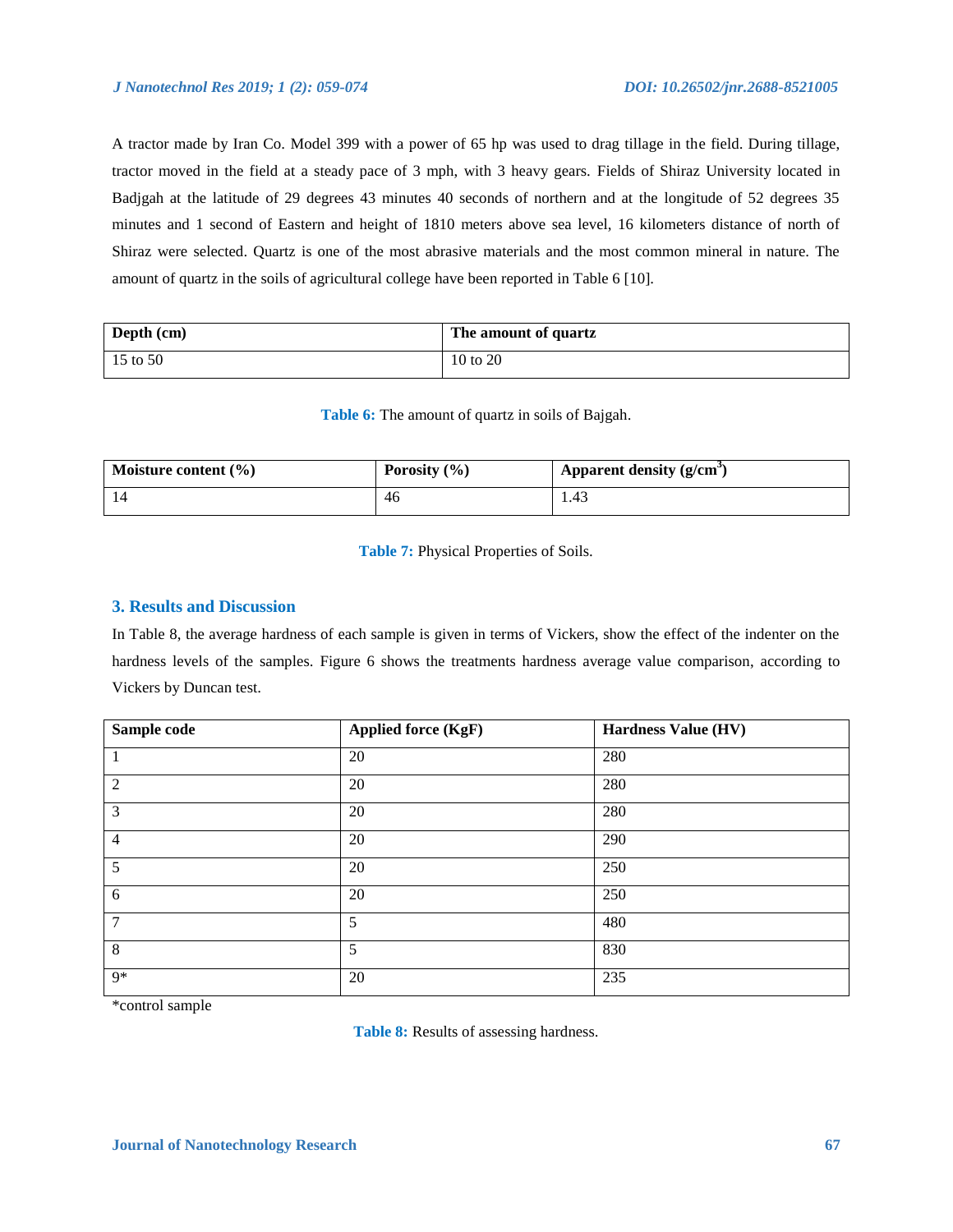

**Figure 6:** Comparison of the average value of hardness by Duncan methods.

# **3.1 Results of samples wearness in the field experiment**

The weight loss results are shown in Table 9. Percent of Relative wear resistance determined by reverse of losing weight of each sample is multiplied by the percentage. Figure 7 shows the comparison of relative wear resistance by Duncan's method. Due to the hardness (Table 8) and the amount of wear (Table 9) it was observed that the relationship between hardness and wear is an inverse relationship, as the hardness increased, the amount of wear was also reduced. This is shown in Figure 8 as a comparison chart.

| Sample code    | Loss weight (gr) |
|----------------|------------------|
|                | 0.158            |
| 2              | 0.150            |
| 3              | 0.151            |
| $\overline{4}$ | 0.145            |
| 5              | 0.201            |
| $6\,$          | 0.198            |
| 7              | 0.106            |
| 8              | 0.004            |
| 9              | 0.240            |

**Table 9:** The rate of sample weight loss after tillage.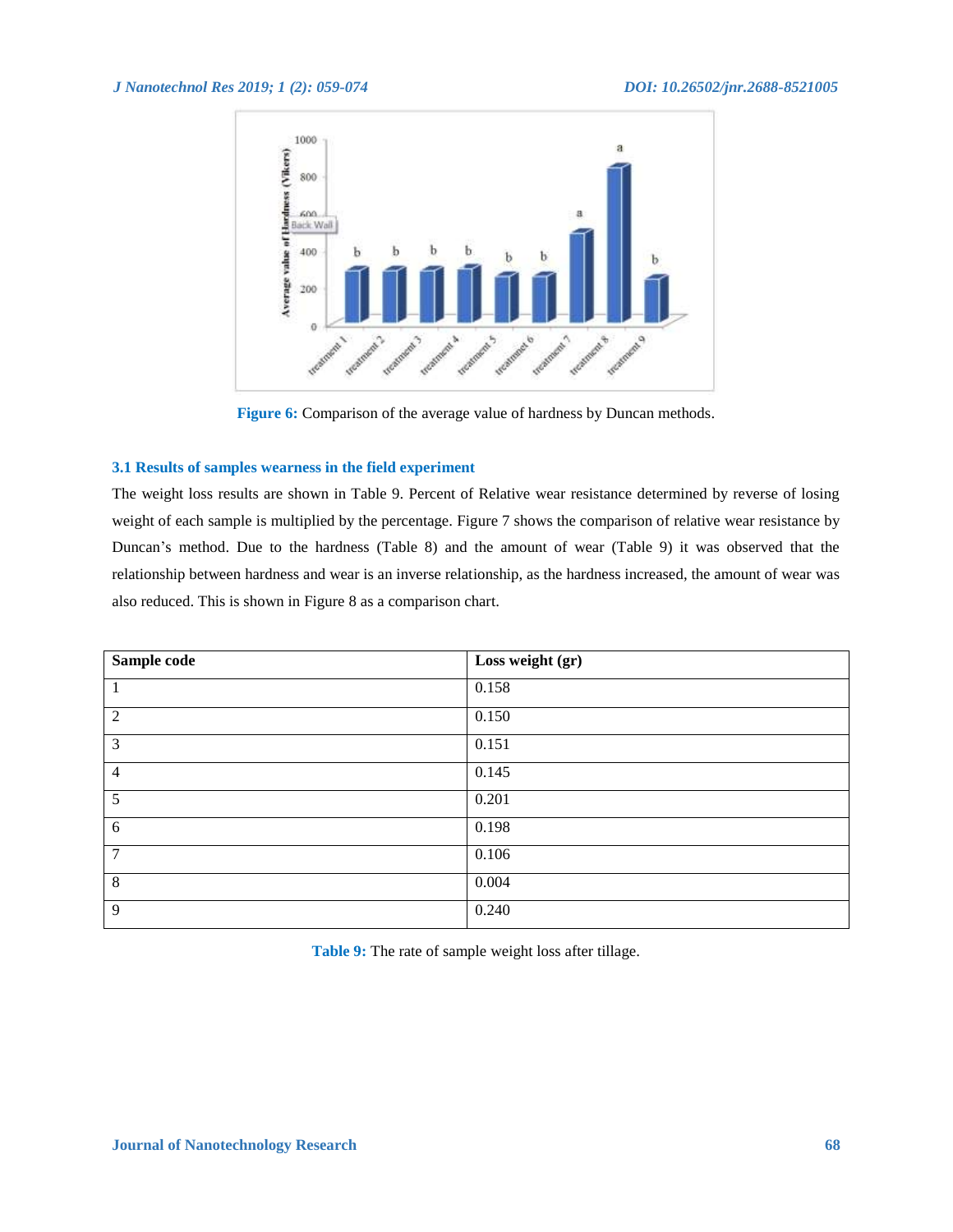

**Figure 7:** Comparison charts of relative wear resistance to Duncan method.



**Figure 8:** Comparison the average hardness and average wear of each treatment (series 1: Hardness, series 2: Wear).

# **3.2 The results of SEM and XRD investigation**

Figure 9 shows the SEM1 image (SEM) of treatment coating No. 7 and Figure 10 shows the SEM image of treatment coating No. 8, before carrying out wear tests. By comparing the two images, it can be seen that the morphology of the special coating from the electro-plasma methods is so that typically the average grain size and the effect of different coatings cannot be determined with this method.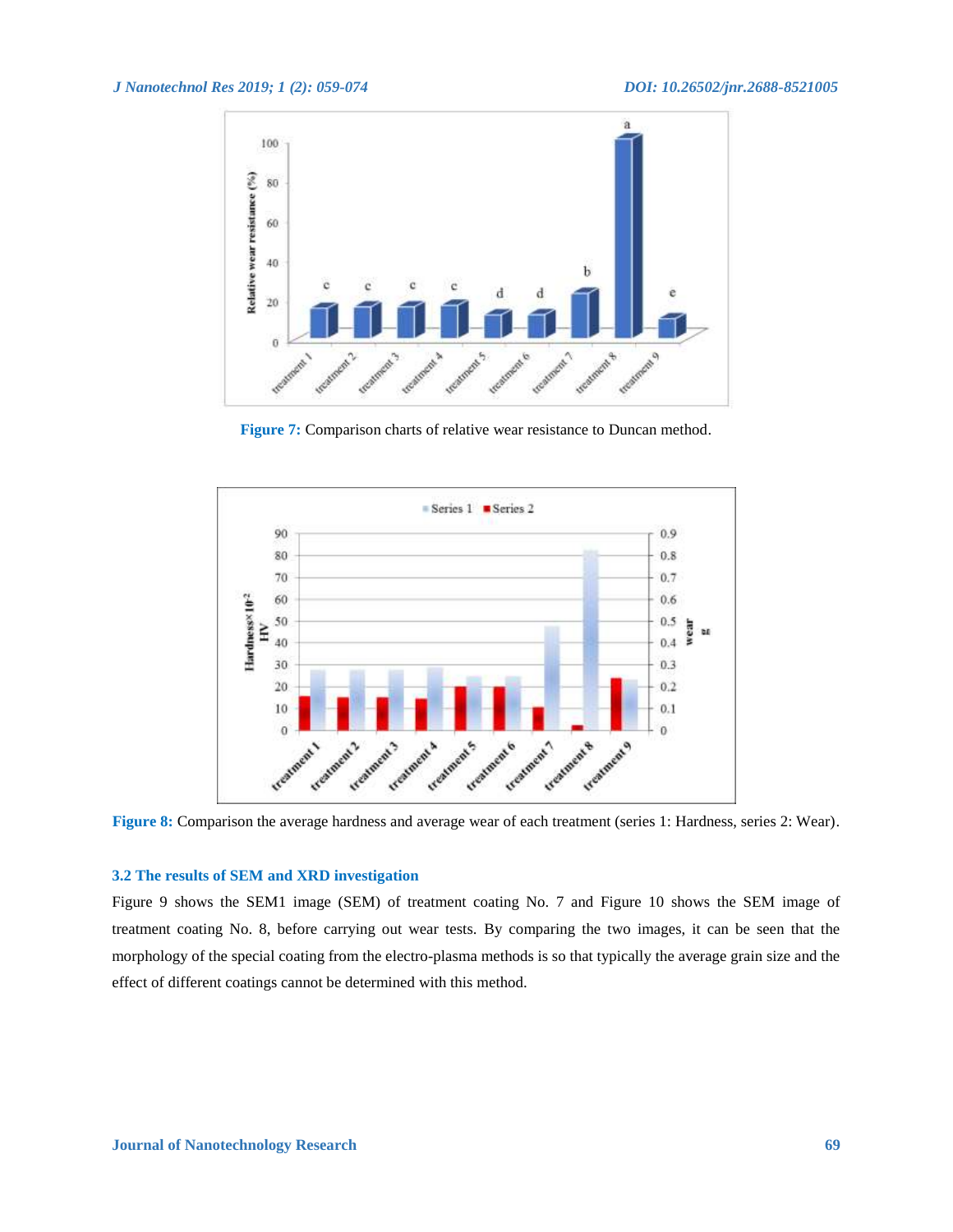

**Figure 9:** SEM, treatment (7).



**Figure 10:** SEM, treatment (8).

Figures 11 to 13 shows the XRD spectra, which were analyzed by X`Pert software. These spectra include information such as substances on the surface, micro-lattice coating, seed size and other data that some of them are shown in Table 10.

| $w_f = 2\xi tan\theta + 0.9\lambda/D cos\theta$ | Average grain size (nm) | Microstrain $*10^{-3}$ |
|-------------------------------------------------|-------------------------|------------------------|
| $Y = -2.1 * 10^{-3}x + 3.7 * 10^{-3}$           | 38                      | 1.05                   |

**Table 10:** The medium grain size and micro-lattice coating of treatment (7).



PCD-Pulse Current Density; SC-Saccharin Concentration; D-Average Grain Size

Figure 11: XRD, spectrum of coated samples by using pulse plating (treatment 7).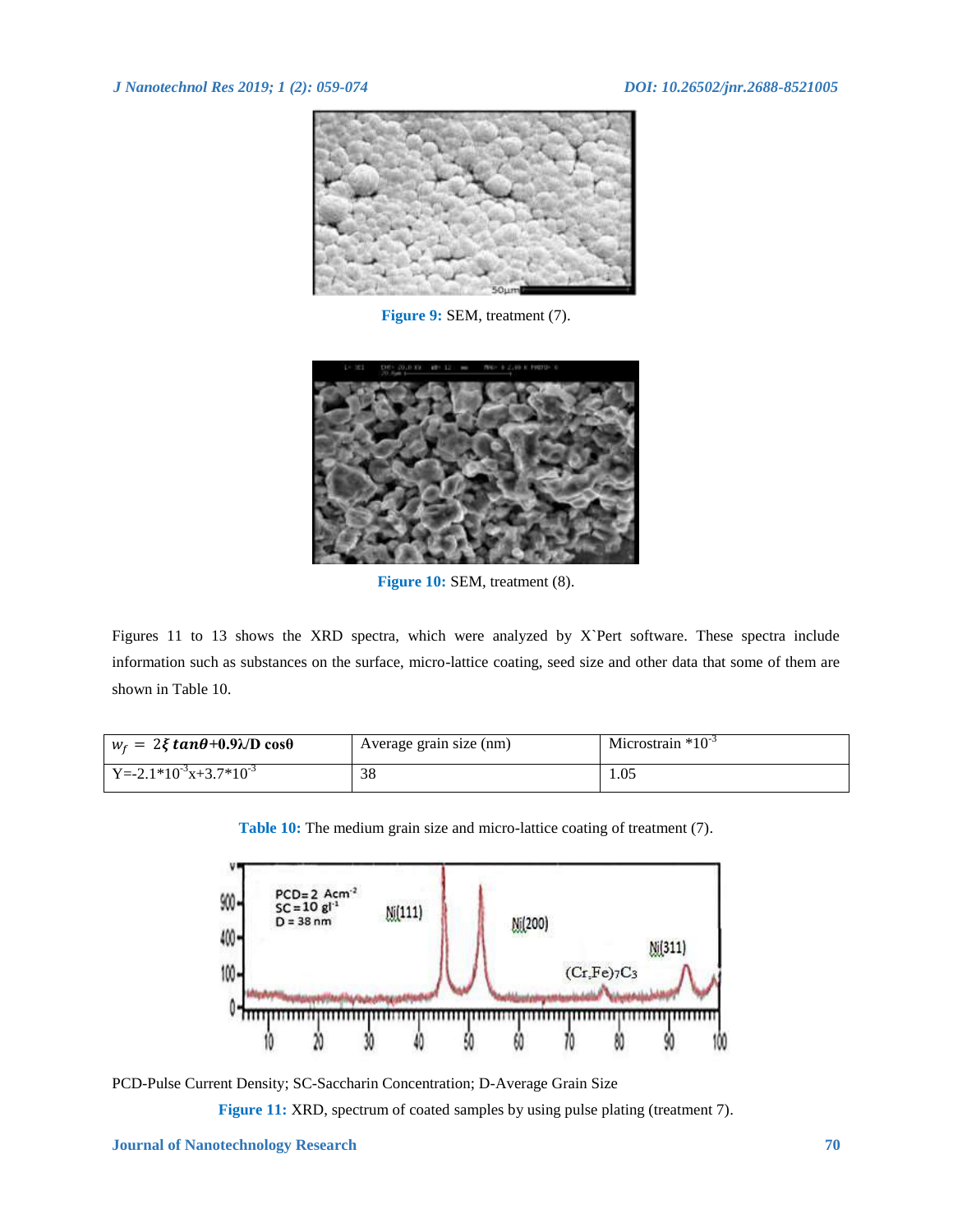

**Figure 12:** XRD, coated sample No. 4 by electro-plasma method.



1-Iron Nitride (FeN<sub>0.0939</sub>), (Fe<sub>3</sub>N), Cementite (Fe<sub>3</sub>C); 2-Iron Nitride (FeN<sub>0.0939</sub>), Iron Carbide (Fe<sub>7</sub>C<sub>3</sub>); 3-Iron Carbide (Fe<sub>2</sub>C); 4-Iron Carbide (Fe<sub>2</sub>C), (Fe<sub>3</sub>C), Nickel Carbide (Ni<sub>3</sub>C), Chromium Carbide (Cr<sub>23</sub>C<sub>6</sub>); 5-NickelCarbide (Ni<sub>3</sub>C), marten site (C<sub>0.12</sub>Fe<sub>1.88</sub>), Cementite (Fe<sub>3</sub>C), Iron Nitride (FeN<sub>0.088</sub>), Nickel Carbide (Ni<sub>3</sub>C); 6-Chromium Carbide (Cr<sub>23</sub>C<sub>6</sub>); 7-Choromium Nitride (Cr<sub>2</sub>N), Chromium Carbide Nitride (Cr<sub>3</sub>C (C<sub>0.52</sub> N<sub>0.48</sub>); 8-Iron Nitride (Fe<sub>2</sub>N); 9-Chromium Carbide ( $Cr<sub>23</sub>C<sub>6</sub>$ )

**Figure 13:** XRD, coated sample No. 2 by electro-plasma method of treatment 8.

Control samples showed the lowest wear resistance, that is the highest level of wear and the lowest level of hardness was related to these samples. In the case of uncoated samples, a wear test was carried out separately, the results showed that without mechanical polishing, the uncoated sample had more wear resistance, it can be concluded that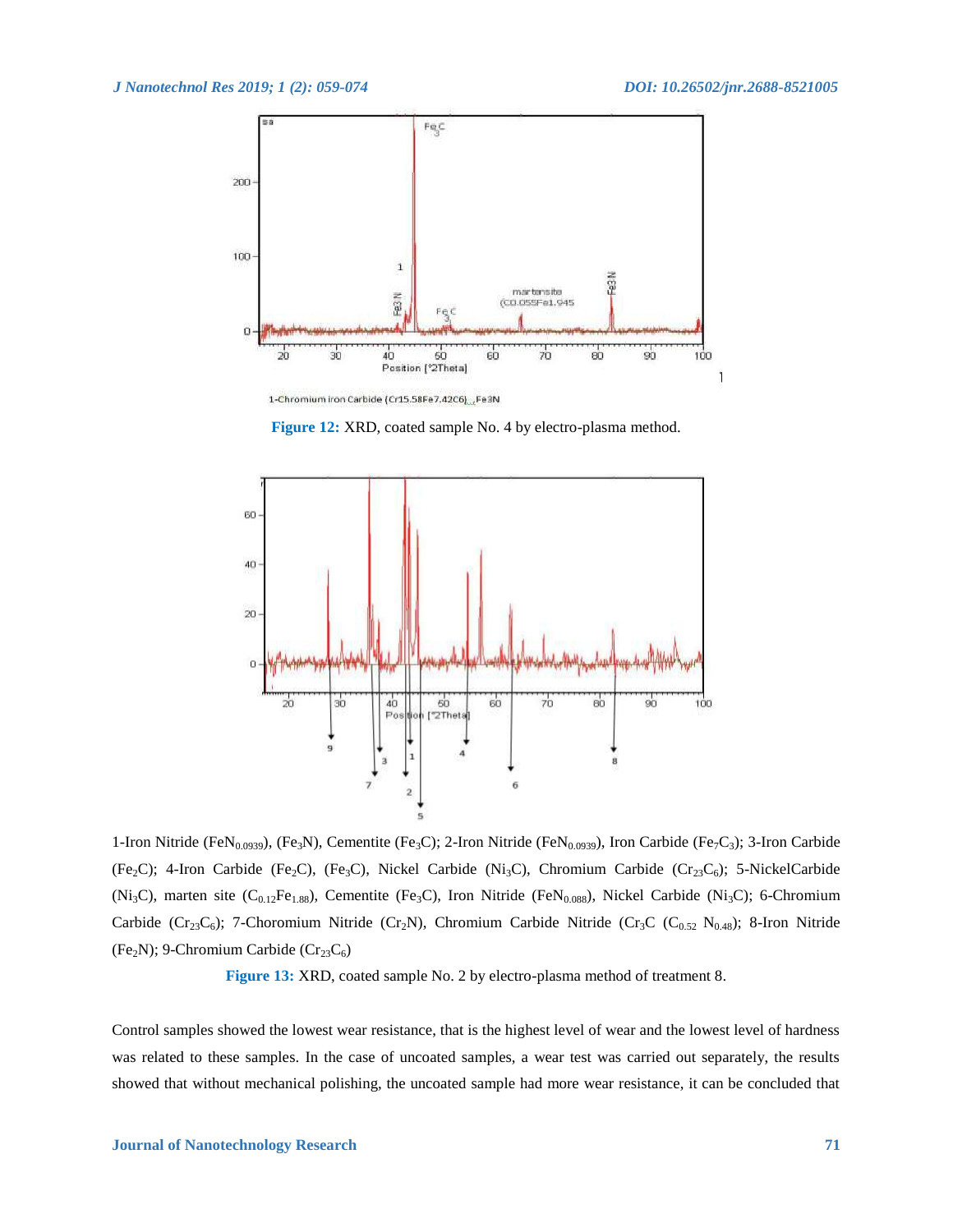mechanical polishing to make the surface of the sample smooth, reduces the interaction with hard particles in the soil and finally has low weight loss.

Treatments 1 to 6 (samples coated by DC plating) also had differences in terms of the nature of the additives in the solution relative to each other. Generally, they didn't have significant differences in terms of hardness and wear resistance according to Duncan test. But among this group, the samples which were coated in a percent saccharin solution showed better wear resistance, and this was consistent with the results of Najafi [5]. Adding silica to the solution in treatments 5 and 6 rather than treatments 1 and 2 reduced the hardness and wear resistance, this can be due to uniform corrosion of the coating and making a coating containing an inorganic salts. In treatments 3 and 4, wear resistance was increased by adding silicon carbide to the solution. It was partly because of the nature of silicon carbide and on the other hand, coating structure was formed as a sheet.

Treatment (7) which was coated by pulse plating method showed better wear resistance and hardness compared with samples coated by DC plating method. In this treatment, increasing hardness can be due to more uniform coating and substantially making small grain size compared to the DC plating. However, the expected hardness was not achieved as was expected according to the Najafi [5] that one should achieve 700 Vickers hardness instead of 480 Vickers. The major difference in these two studies were the base metal. Najafi used copper as a base metal in their investigation that is one of the best coating metals. In this study, steel Ck60 was used as the base metal that the presence of chromium compounds created on the surface during plating operations avoided a proper coating of sample and the expected values for the hardness were not achieved.

Since the coated samples did not meet expectations by pulse plating method, electro-plasma method was used for coating the samples. The results were acceptable in terms of wear resistance and hardness of the coatings for using them in a tillage blade. The treatment (8) of this group had the highest level of hardness and in some cases even reached 1000 Vickers of hardness. As XRD analysis of samples showed complex compounds, resistant to wear, on the surface of the coatings. They are considered as intrusive coating group and operations electro-plasma at temperatures over 2000°C and cooling the sample after that was considered as heat treatment. Also, formation of Martensite hard phase in the samples is a good reason to reach such a hardness and resistance to wear.

| ID | Average of weight loss (g) | Weight loss changes compared to uncoated samples (%) |
|----|----------------------------|------------------------------------------------------|
| ٠J | 0.24                       |                                                      |
|    | 0.167                      | 30.41                                                |
| D  | 0.106                      | 55.83                                                |
| E  | 0.024                      | 90                                                   |

S-Uncoated samples (treatment 9); L-Average of coated samples using line plating (treatments 1 to 6); P-Average of coated samples using pulse plating (treatment 7); E-Coated samples using electro-plasma (treatment 8)

**Table 11:** Comparison of changes in weight loss.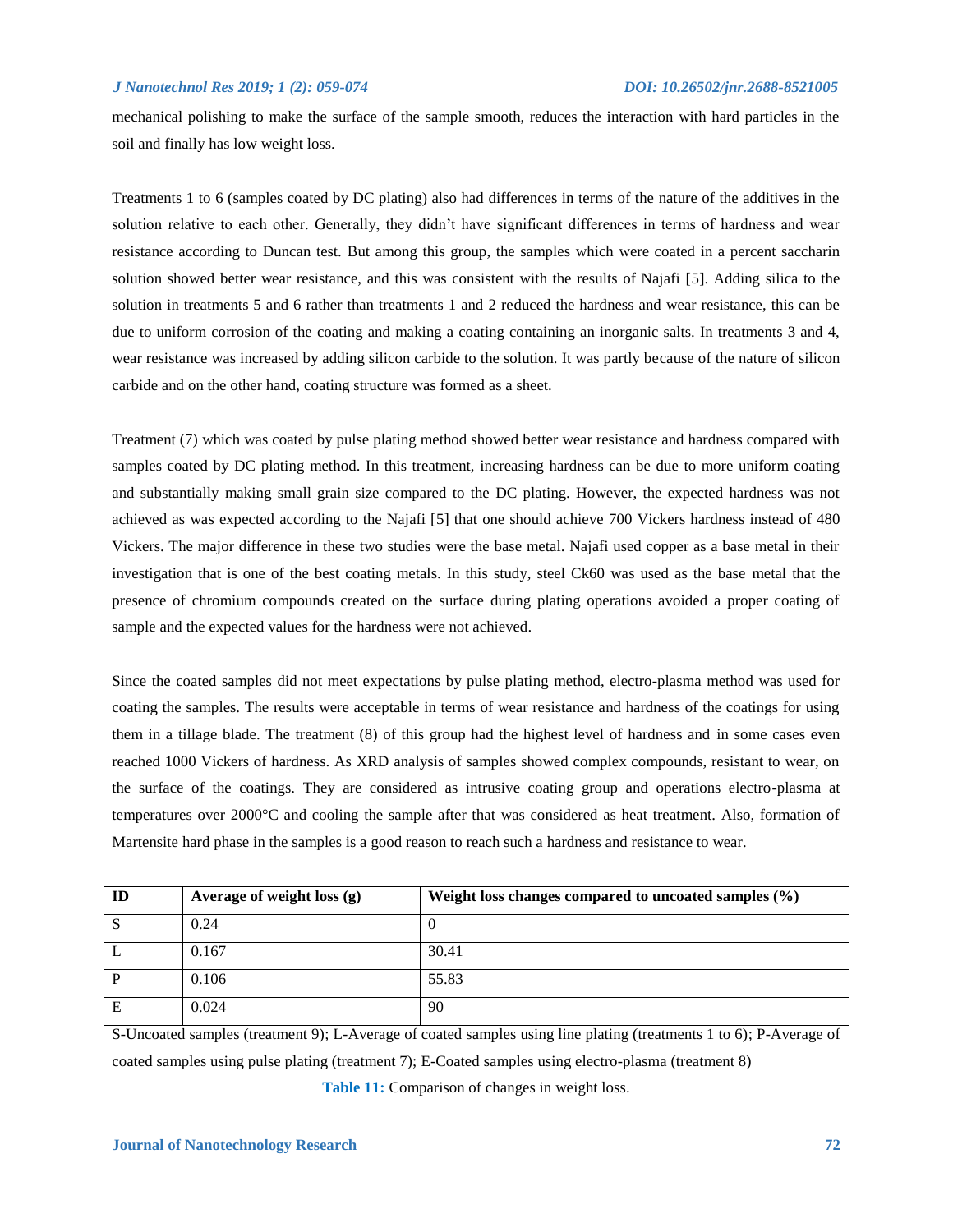# **4. Conclusions**

The final results can be noted as follows:

- 1) Coating reduces the wear of objects, but different methods of coating create different wear resistance.
- 2) Nickel Nano-structured coatings produced by pulse plating could increase the wear resistance.
- 3) As the average grain size in the coating of nickel nano-structured decreases, wear resistance and hardness increase. The average grain size should be lower than 20 nm to reach a hardness over than 700 Vickers. However, the average grain size of less than 38 nm was not found in the present study. This failure was because of the base metal and generating chromium compounds on the surface of objects.
- 4) Coating produced by Electo-plasma method improved about 90 percent of wear resistance, pulse plating and DC plating improved about 83/55 and 41/30 percent of wear resistance in the samples, respectively.

### **Acknowledgements**

The authors would like to thank the University of Shiraz for providing technical support for this work. The author would also like to thank Prof. Mahzoon for her technical help and support while doing this research.

# **References**

- 1. Shafiee A. Tillage machines. Academic Publishing Center, Tehran (In Farsi) (1995).
- 2. Rabinowicz E. Friction and Wear of Materials". A Wiley-interscience publication. 2<sup>nd</sup> Edn (1995): 128-132.
- 3. Czichos H. Tribology A Systems Approach to the Science and Technology of Friction, Lubrication and Wear. New York. Elsevier Science Publishing Company Inc (1978).
- 4. Ebrahimi F, Bourne GR, Kelly MS et al. Mechanical properties of nanocrystalline nickel produced by electrodeposition Nanostructured Materials. 11 (1999): 343-350.
- 5. Najafi P. Study of Nick Nano Structural Properties as an Alternative Cover for Chromium Coating. Master's thesis of Shiraz University (In Farsi) (2008).
- 6. Moore MA, Mclees VA and King FS. Hard facing soil engaging equipment. Agriculture Engineer. Spring (1979): 15-20.
- 7. Owsiak Z. Wear of symmetrical wedge-shaped tillage tools. Soil and Tillage Research 43 (1997): 295-308.
- 8. Yilmaz B. Reduction of wear via hardfacing of chisel plough share. Since Direct. Tribology International 39 (2006): 570-547.
- 9. Mahzoon F. The effect of plasma electronical nitrocarburizing (PEN/C) process on bearing surfaces of hip joint implants. Ph.D. Dissertation of Shiraz University (2009).
- 10. Zareian Gh. Formation, classification and morphological, physicochemical, and mineralogical characteristics of Beyda Plain soils in Fars province, Iran. Ph.D. Dissertation of Shiraz University (1998).